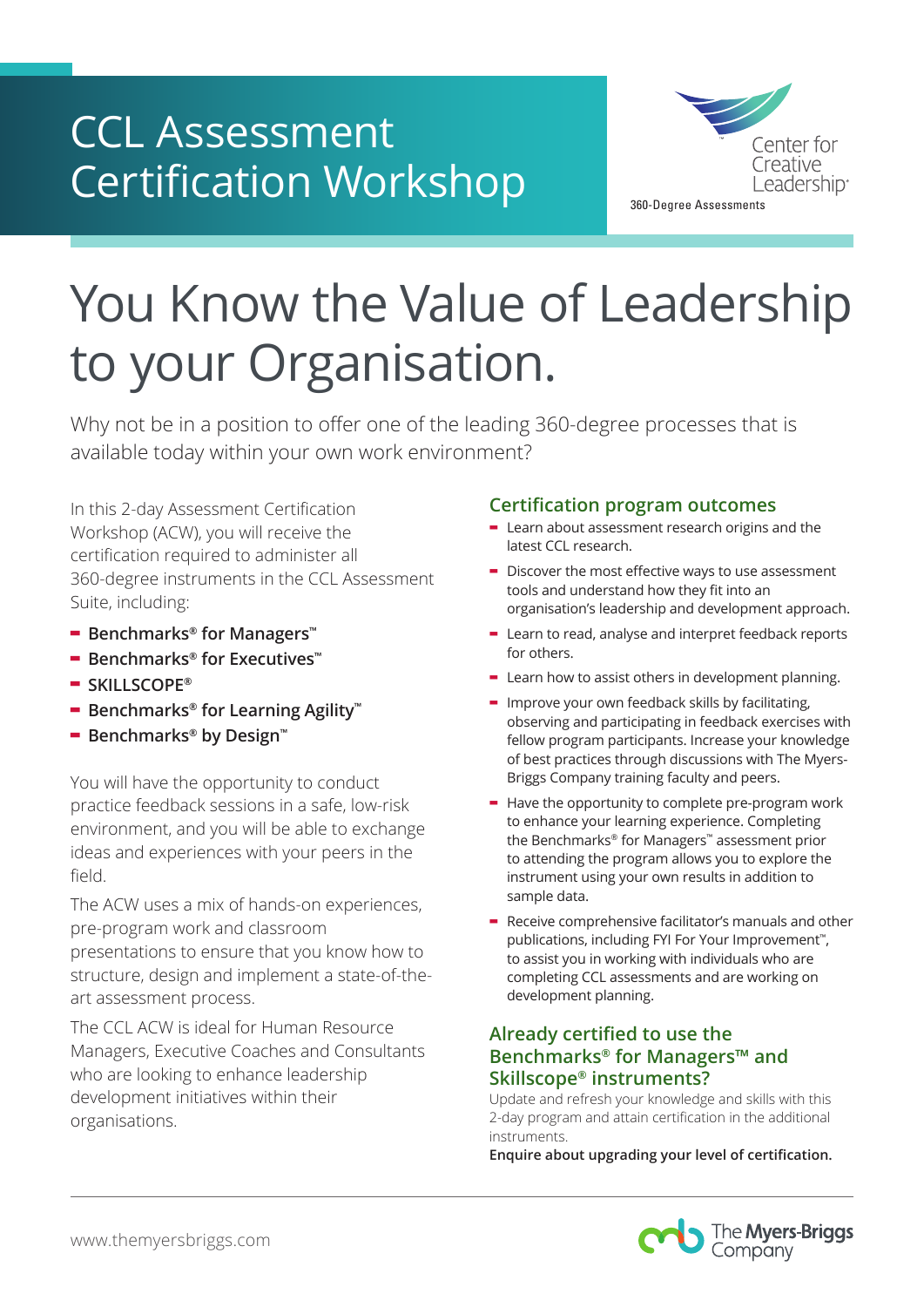# CCL Assessment Certification Workshop

## **Certification program agenda**

#### **DAY 1**

- **- Uses of 360 assessment-for-development tools**
- **- How to read and analyse CCL feedback reports**
- **- Model for facilitating feedback sessions**
- **- Review of individual feedback reports**

#### **DAY 2**

- **- Practice facilitating feedback**
- **- Development planning**
- **- Use of group profiles**
- **- Administration**
- **- Overview of other CCL assessment tools:** You will receive an overview of additional CCL instruments that you will be certified to use as a result of completing the certification workshop.

### **ABOUT CCL**

- **-** The Center for Creative Leadership (CCL®) is a top-ranked, global provider of executive education that develops better leaders through its exclusive focus on leadership education and research.
- **-** Founded in 1970 as a non-profit organisation, CCL annually serves more than 20,000 individuals and 2,000 organisations including more than 80 of the Fortune 100 companies across the public, private, non profit and education sectors.
- **-** The CCL Suite of research-based 360-degree instruments help organisations create a common leadership language and consistent feedback process at multiple levels through the company.

Benchmarks® is an inexpensive and user-friendly tool for providing comprehensive feedback to people about their leadership strengths and opportunities for growth. I have seen it have a dramatic impact on individual and team performance as leaders increase both their own effectiveness and get more out of the peopple who work for and with them.

Pamela Catty, Mentoring and Corporate Affairs Advisory Services

# **About The Myers-Briggs Company**

In our fast-changing world, your edge lies in harnessing 100 percent of your talent – at work, home, college, or anywhere in between.

The Myers-Briggs Company empowers people to be the best versions of themselves. By enriching self-awareness and understanding of others, we help organizations around the world to improve teamwork, develop inspirational leaders, foster diversity, and solve their most complex people challenges.

We're established assessment developers, expert trainers and experienced psychologists. Our powerfully practical solutions are grounded in a deep understanding of the trends that affect people and organizations today, and we're ready to help you succeed.

**Let's make a difference together. Talk to us to see how.**